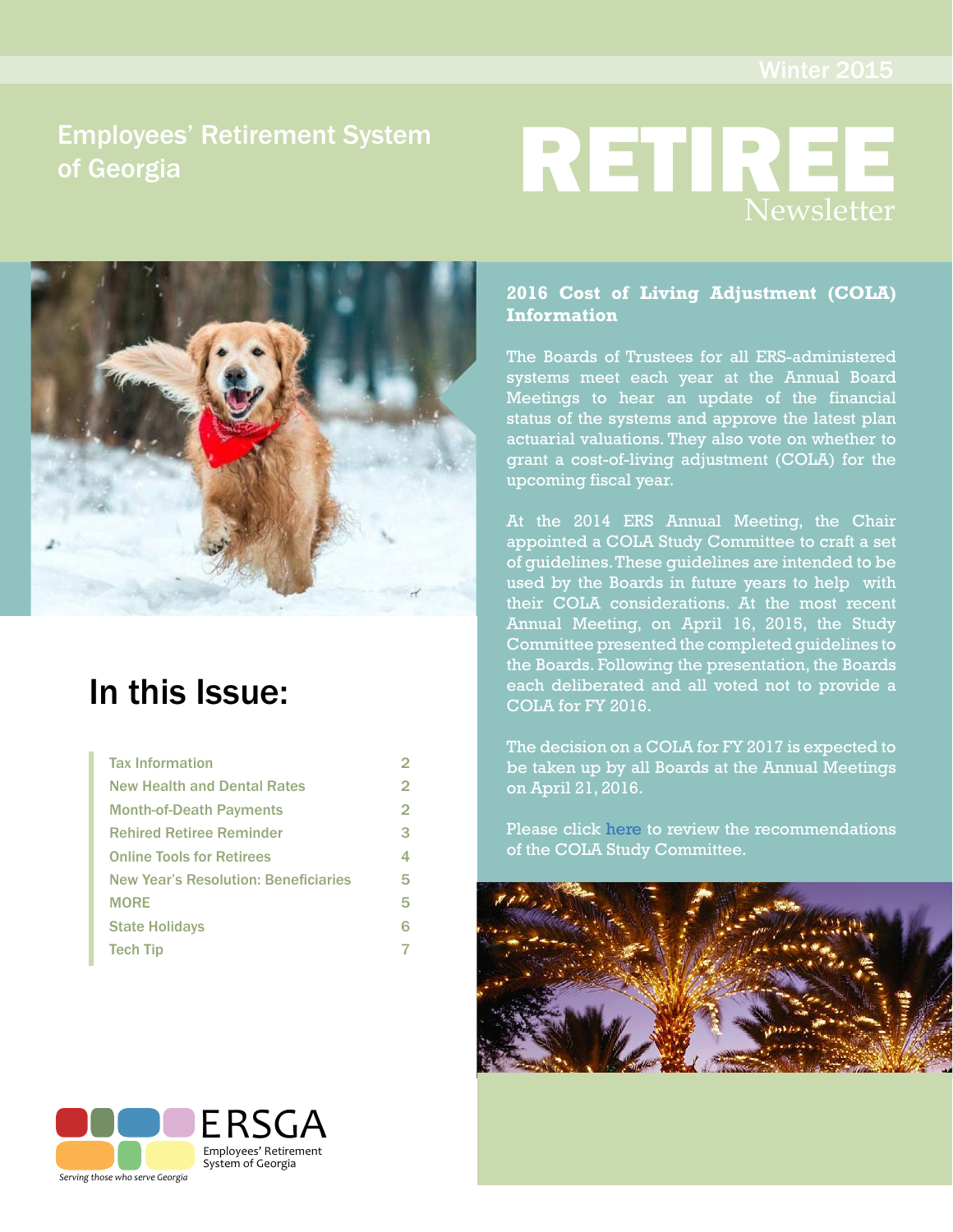## *Tax Information*

#### **Federal Witholding Changes**

Generally, pension and annuity payments are subject to federal income tax withholding. Each year in January, ERSGA updates its systems' withholding tables to reflect the latest IRS guidance. These changes may impact your 2016 monthly net payment amounts.

Please access your payment advices on either the ERSGA [website](http://www.ers.ga.gov) or through your bank account. This may also be a good time to review your tax withholding levels for 2016.

#### **Retirement Income Exclusion (GA Residents Only)**

Taxpayers who are 62 or older, or permanently and totally disabled regardless of age, may be eligible for a retirement income adjustment on their **Georgia tax return**. Retirement income includes:

- Income from pensions and annuities
- Interest income
- Dividend income
- Net income from rental property
- Capital gains income
- Income from royalties

Please contact the Georgia Department of Revenue for more information on claiming the exclusion.

#### **2015 Tax Documents – 1099s**

If you received pension payments, a lump sum refund, or a death benefit during calendar year 2015, the payments are reported to the Internal Revenue Service, individual retirees, and beneficiaries on a Form 1099 (Form 1099- R for Qualified Plans and 1099-MISC for Non-Qualified Plans). Some retirees may receive more than one of the above listed forms if they received more than one type of payment, e.g., a payment as a beneficiary of another member's benefit and monthly benefit payments from their own retirement.

The 1099 shows the total amount of pension payments for the calendar year, as well as total federal and state income tax withheld. This document is necessary when filing your income tax returns. All 1099s will be mailed on or before January 29, 2016. The form will also be available through your *Retiree Account Access* at [https://secure.ers.](https://secure.ers.ga.gov/) [ga.gov](https://secure.ers.ga.gov/)[.](https://secure.ers.ga.gov/)

When you receive your documents, **please review them carefully**. If you have any questions regarding your 1099, please contact our office.

### *New Health and Dental Rates*

2016 Health and Dental Insurance rates will go into effect December 31, 2015 for your January 2016 coverage. The new health and dental deductions will affect your December 2015 net benefit amount. Payment advices can be viewed from *Retiree Account Access* at [https://secure.](https://secure.ers.ga.gov/) [ers.ga.gov](https://secure.ers.ga.gov/) or through your bank account.

For more information about premium rates, please visit [http://team.georgia.gov/my-benefits/.](http://team.georgia.gov/my-benefits/)

### *Month-of-Death Payments*

As a retiree or beneficiary receiving a monthly pension benefit, you become eligible for your monthly payment on the first day of each month. Payment is then made at the end of that month. The payment for your month of death is payable to YOU, not to your beneficiary.

Once the final monthly payment has been deposited (or the final monthly check has been cashed), we consider that all monthly payments due to you have been made. If the final payment cannot be made to you, it will be payable to your Estate. If you do not have an Estate, and if the final payment is less than \$10,000, we will make your final payment to your heirs-at-law (spouse, children, parents, or siblings – in that order).

Please make sure your beneficiaries are aware that your final monthly benefit is payable to YOU (or to your Estate) and not to your beneficiaries.

The IRS website now has a page for Seniors and Retirees with a wide range of helpful information, including contribution limits, deductions, minimum distributions, scam alerts, and, of course, taxes!

Click [here](https://www.irs.gov/Individuals/Seniors-&-Retirees) to check it out.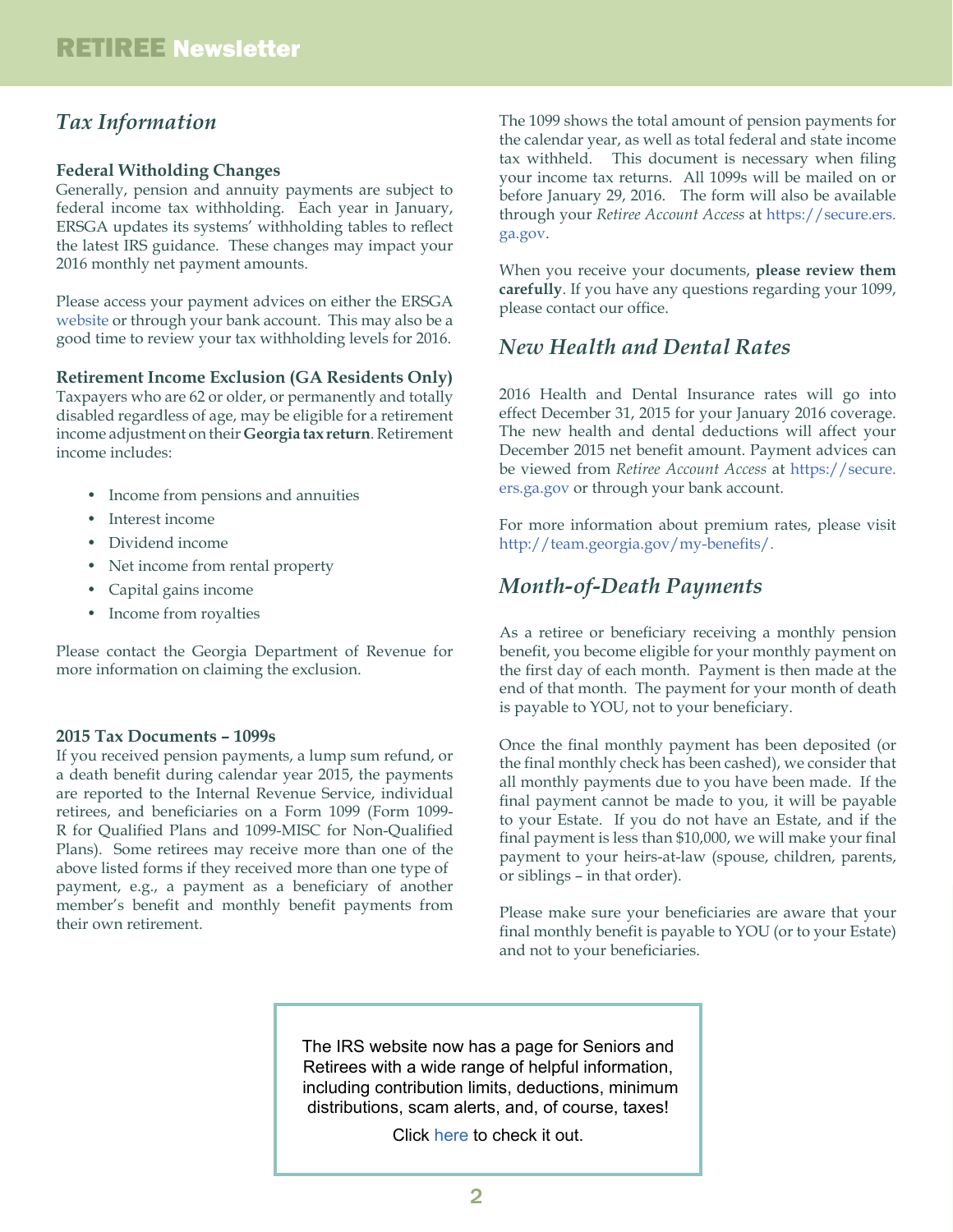## *Rehired Retiree Reminder*

Georgia law limits retirees of ERS, JRS and LRS from returning to service for a covered employer for more than 1,040 hours per calendar year.

If you are a retiree returning to work for an employer, please take note of the following:

- It is your responsibility as an employee or contractor to notify your employer that you receive pension benefits
- Failure to notify your employer can result in overpaid pension benefits for which you will be responsible for repayment
- To meet the Independent Contractor Exception (see below), your employer must complete the certification form and file it with the retirement system
- A new Rehired Retiree Form must be submitted to the retirement system by each employer
- Keep track of your time—1,040 hours is equivalent to approximately 6 months of full-time work
- Once you exceed the 1,040 hours, your benefits are suspended for the remainder of the calendar year
- Suspended benefits are automatically reinstated in January each calendar year
- The 1,040 hours limit resets in January each calendar year

The 1,040 hour work restriction generally applies to retirees who return to work as employees or independent contractors for "employers," defined as follows under the law:

- State agencies or departments
- Bureaus, Boards, Commissions or Institutions of the state or any county, city-county or city board
- Board of Regents of the University System of Georgia
- Retired member's last employer that reported to the retirement system prior to retirement

#### **Independent Contractors Exception**

Exceptions to the rehired retiree return to work rule include retirees of LRS returning to the General Assembly and contractors who meet the provisions of the Independent Contractor Exception as certified by their respective employer:

- The contracting entity has multiple employees;
- The contracting entity has multiple contracts and the contracts are not limited to employers as defined in O.C.G.A. 47-2-1; and
- The contractual relationship with the employer was not created to allow a retired employee to continue employment after retirement in a position similar to the one held before retirement.

#### **Email Addresses**

with ERSGA in order to receive information and going to [www.ers.ga.gov,](http://www.ers.ga.gov) clicking account access, and logging into your account.

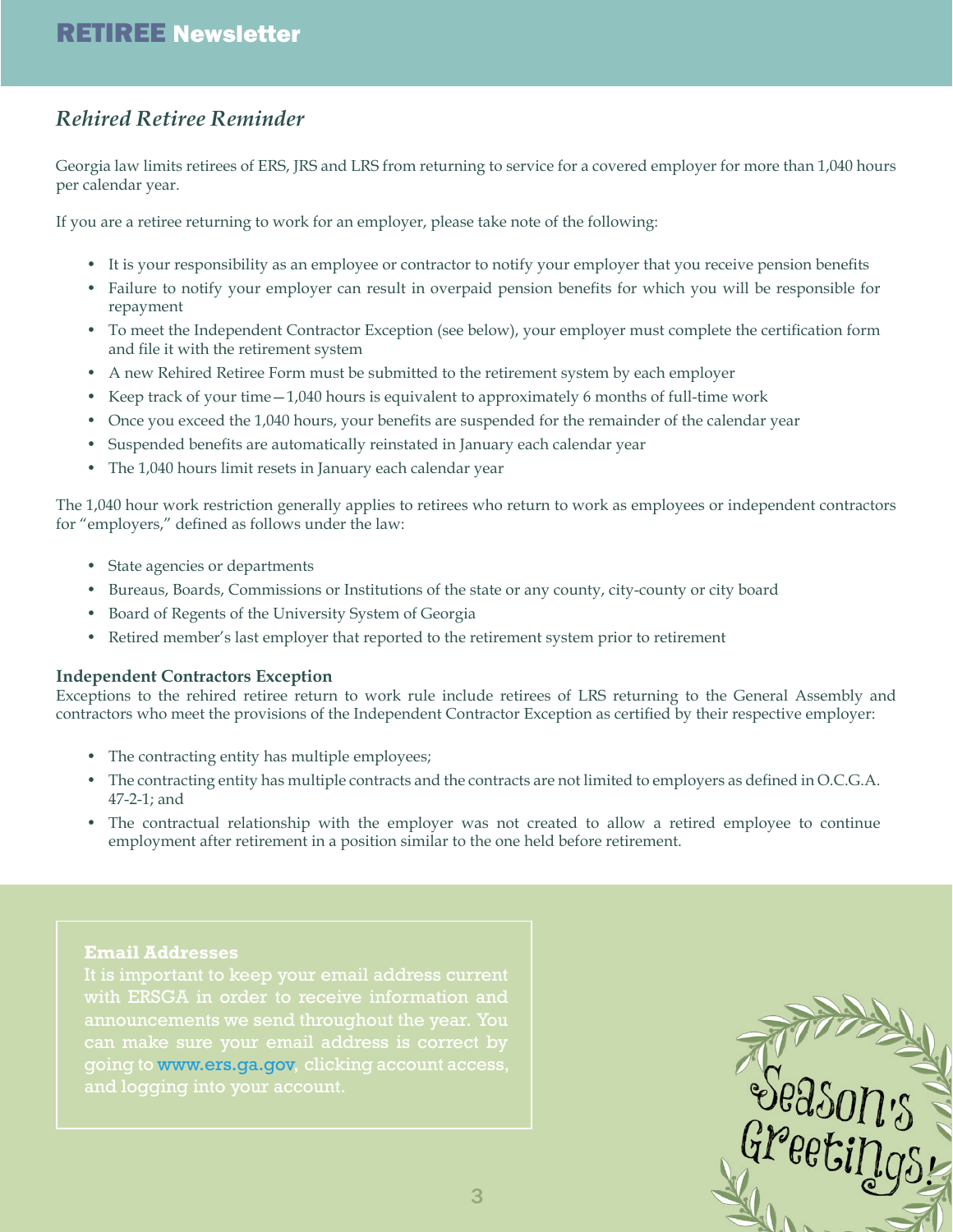# *Online Tools for Retirees*

Did you know you can review and manage your monthly pension through our secure self-service website?

On our secure site, [https://secure.ers.ga.gov](https://secure.ers.ga.gov/), you can:

- View your payment information, including deductions for taxes and insurance
- View your 1099R(s) for tax filing
- View and update your tax withholding
- View or change your direct deposit information
- View your beneficiary information, including the pension option you elected at retirement
- Update your personal contact information, including your home address

Visit [www.ers.ga.gov](http://ers.ga.gov) and click on the *Account Access* button to register or log in to your account.

| Employees' Retirement<br>System of Georgia<br>Serving those who serve Georgia<br>logout                                                                                                                                                                                                                                                                                                                                                                                                                                                                   |
|-----------------------------------------------------------------------------------------------------------------------------------------------------------------------------------------------------------------------------------------------------------------------------------------------------------------------------------------------------------------------------------------------------------------------------------------------------------------------------------------------------------------------------------------------------------|
| home                                                                                                                                                                                                                                                                                                                                                                                                                                                                                                                                                      |
| Keeping your account safe and secure is ERSGA's highest priority; therefore, this site incorporates internet security and<br>encryption technology. There are precautions you should take to prevent unauthorized access to your account from your<br>computer, such as carefully protecting your User ID and Password, and using firewall and spyware detection software.<br>For more information, click here.<br>If you are an ERSGA Retiree, or an Active/Inactive/Lost Member, and have already established an account, please log in<br>by entering: |
| User ID:<br>Password:<br><b>LOGIN</b>                                                                                                                                                                                                                                                                                                                                                                                                                                                                                                                     |
| Forgotten Login Information? Click here.                                                                                                                                                                                                                                                                                                                                                                                                                                                                                                                  |
| If you have never registered, please click the Register button to establish your ERSGA account.<br><b>REGISTER</b><br><b>Click for Account Access Instructions</b><br>Should you encounter any problems accessing your account, please call ERSGA and report the difficulty. Questions<br>about your account should be directed to an ERSGA Customer Service Representative at (404) 350-6300 or (800) 805-                                                                                                                                               |
| 4609. You can also email us us with feedback or suggestions. Thank you for your continued support.                                                                                                                                                                                                                                                                                                                                                                                                                                                        |
|                                                                                                                                                                                                                                                                                                                                                                                                                                                                                                                                                           |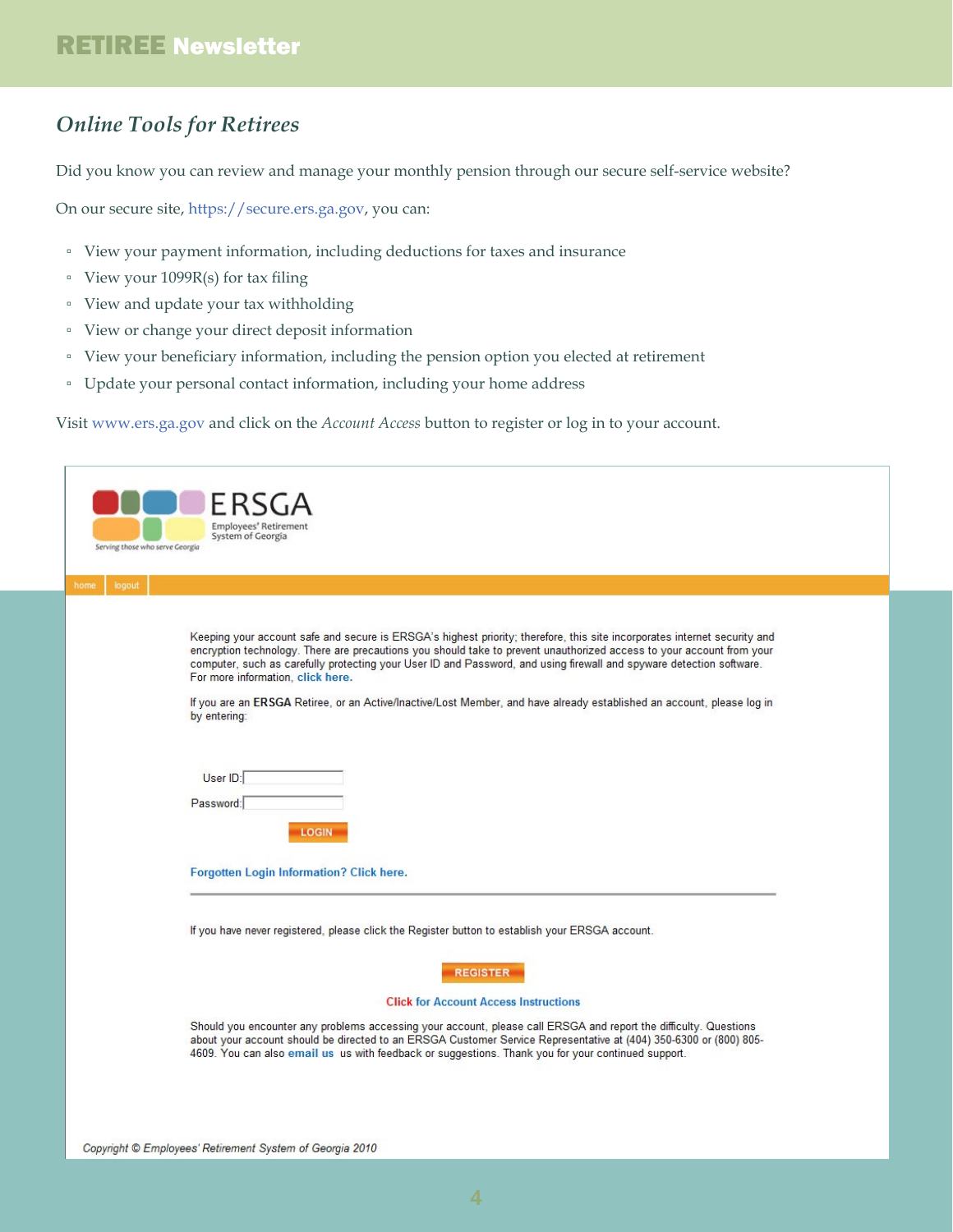# *New Year's Resolution: Updating your Pension and Group Term Life Insurance (GTLI) Beneficiaries*

### **Pension**

When you retired, you selected a form of pension. If you selected a monthly benefit that continues to your beneficiary after your death, there are only a few specific circumstances under which you may be able to change that beneficiary and have your new beneficiary receive a monthly pension upon your death.

At [www.ers.ga.gov,](http://www.ers.ga.gov) use the navigation panel on the left side of the screen and select the pension plan under which you retired (ERS, PSERS, etc.). Use the right navigation panel to choose "forms & publications". Under Publications you will find a Retirement Options Information Chart, which outlines the circumstances under which you may change your primary beneficiary(ies), and if you can change your form of pension. The notes at the bottom of the page provide detail about special situations that allow you to make such changes.

This information is also available on the second page of our *Retiree Change of Beneficiary Form*. If you are not sure, call our office and one of our Customer Care Representatives will be happy to help you. As a Retiree, you cannot change your beneficiary(ies) directly on our website; you will need to send us your changes in writing.

### **GTLI**

If you are covered under GTLI, you can update or change your beneficiaries at any time. You will need to do this in writing. Please complete the *Retiree Change of Beneficiary Form* (found under your Plan in Forms and Publications on our website) and mail it to us.

As a Retiree, you cannot change your beneficiary(ies) directly on our website. If you are not sure who you elected as your beneficiary(ies), you can view your selection online (account access) or contact us. It is important that we have your most current beneficiary information on file.

# *Did You Know You Get* MORE at Retirement?

ERSGA (in partnership with the Georgia Technology Authority) is pleased to present  $\mathsf{M} \mathsf{ORE}$  - My Official Rewards Experience. This program offers ERSGA retirees discounts and incentives for shopping, travel, entertainment, dining, recreation, and other areas tailored to your interests.

Some facts about the  $MORE$  offering:

- $\text{MORE}$  is being offered free of charge it is free for registered retirees to use and save money.
- $\cdot$   $\text{MORE}$  does not use any ERSGA funds your retirement funds are not being used to offer  $\text{MORE}$ .
- $\bullet$   $\mathsf{M} \mathsf{ORE}$  is not a replacement for COLA and/or other offerings from GSRA, etc.
- $\cdot$   $\textsf{MORE}$  can be tailored to your needs you can refer local businesses to participate.
- □ You can setup Alerts & Favorites in  $\mathsf{MORE}$  to focus only on discounts & incentives you are interested in.

If you have not already registered to take advantage of all  $\mathsf{M} \mathsf{OR} \mathsf{E}$  has to offer, click the  $\mathsf{M} \mathsf{OR} \mathsf{E}$  link on the ERSGA homepage and start saving today!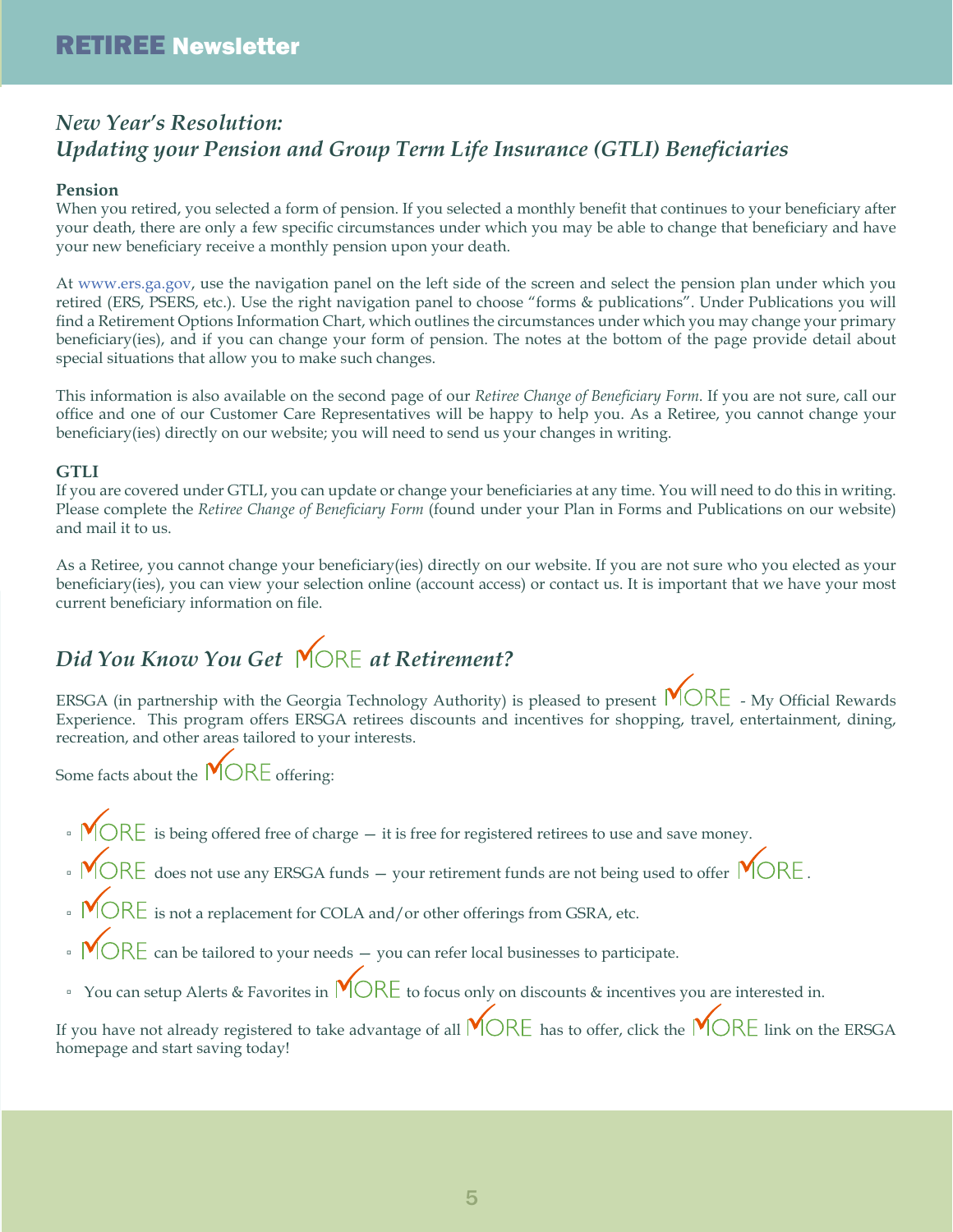### *State Holidays*

Our offices will be closed in observance of the following 2016 state holidays:

New Year's Day State Holiday Martin Luther King, Jr.'s Birthday Washington's Birthday State Holiday Memorial Day Independence Day Labor Day Columbus Day Veterans Day Thanksgiving Day Christmas Day

Friday, January 1 January 19-will be observed on Friday, November 25 Monday, January 18 February 15 -will be observed on Tuesday, December 27 April 26 -will be observed on Monday, April 25 Monday, May 30 Monday, July 4 Monday, September 5 Monday, October 10 Friday, November 11 Thursday, November 24 December 25 - will be observed on Monday, December 26

# **Attention Georgia State Retirees!**



The Georgia State Retirees Association is an organization established and maintained by state retirees for state retirees. We advocate for you and keep you thoroughly informed about any changes or impacts to your benefits from a state retiree perspective through our:

> **Monthly Newsletter Media Sites Annual Meeting** Legislative Liaison Team **Action Alerts GSRA Day at the Capitol Local Chapters**

### Join your fellow retirees and help us help you

Website: www.myGSRA.com Facebook: Georgia State Retirees Association Phone: 770-312-2799